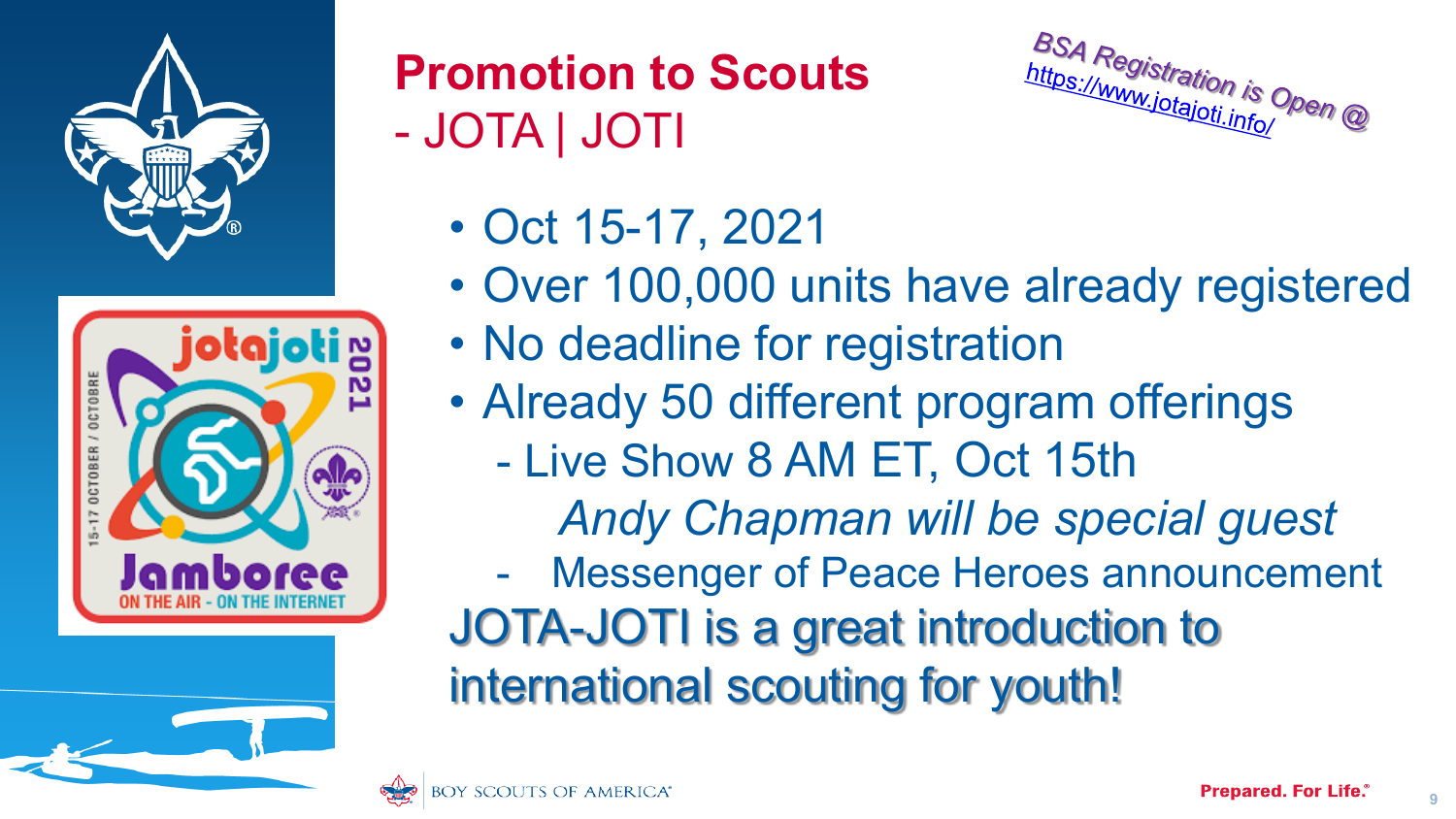

## **What is JOTA-JOTI?**



- JOTA-JOTI is the *world's largest digital and radio Scout*  event taking place online and over the air every third weekend in October, this year it will be October 15 – 17, 2021. (9 days from today!) …and it's free!
- The educational event *brings together more than 2 million Scouts* from over 170 countries every year in October for a weekend of Scouting and friendship
- The event is open to Scouts around the world, *enabling young people to connect and communicate* with each other using the Internet and amateur radio.

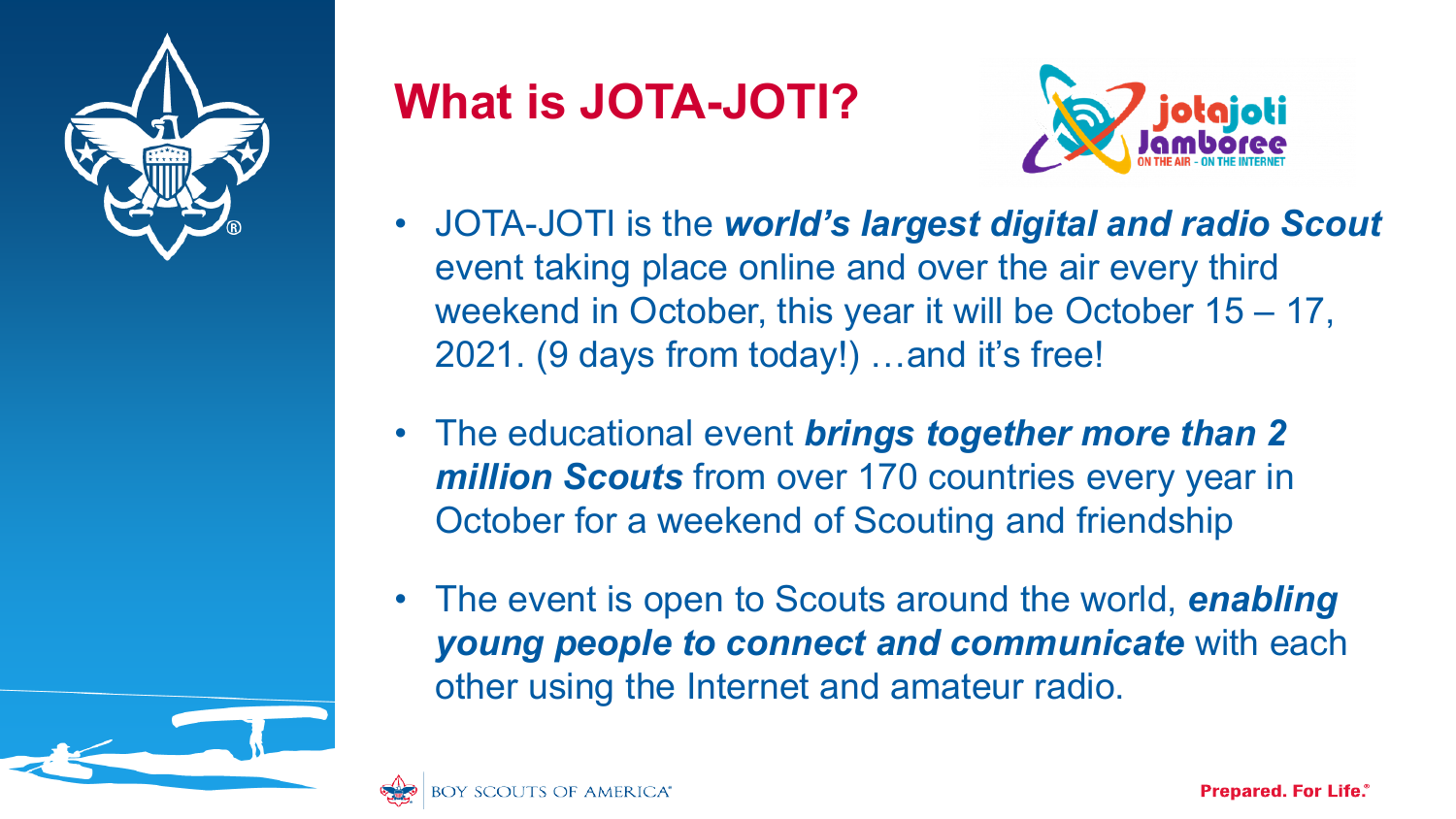

# **Why Participate?**



#### • **Advancement and award opportunities:**

- Webelos 2 opportunity to complete Requirement 10.d, for Building a Better World Adventure
- Scouts BSA Citizenship in the World MB req 7C
- International Scouter's Award
	- IV. Educating Self and Others b. Promote international Scouting at a district, council, region, or national event
- International Spirit Award
	- JOTA-JOTI participation is required for youth
	- Adults need to organize an event
- Participating in JOTI is a great opportunity to complete BSA Cyber Chip lessons before scouts join-in.
	- <https://www.scouting.org/training/youth-protection/cyber-chip/>



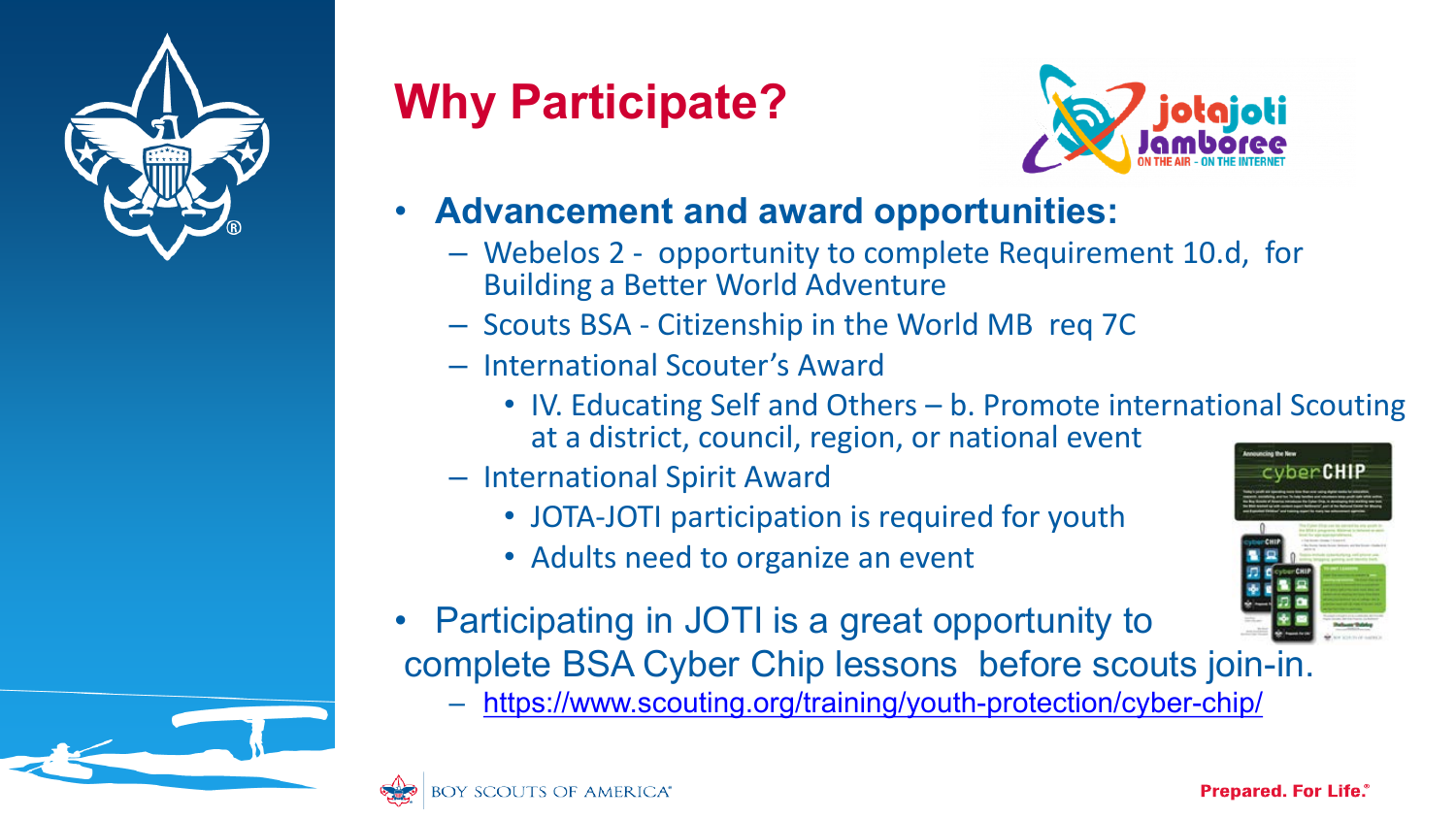

## **Why Participate?**



• **Did I mention there's a patch?**





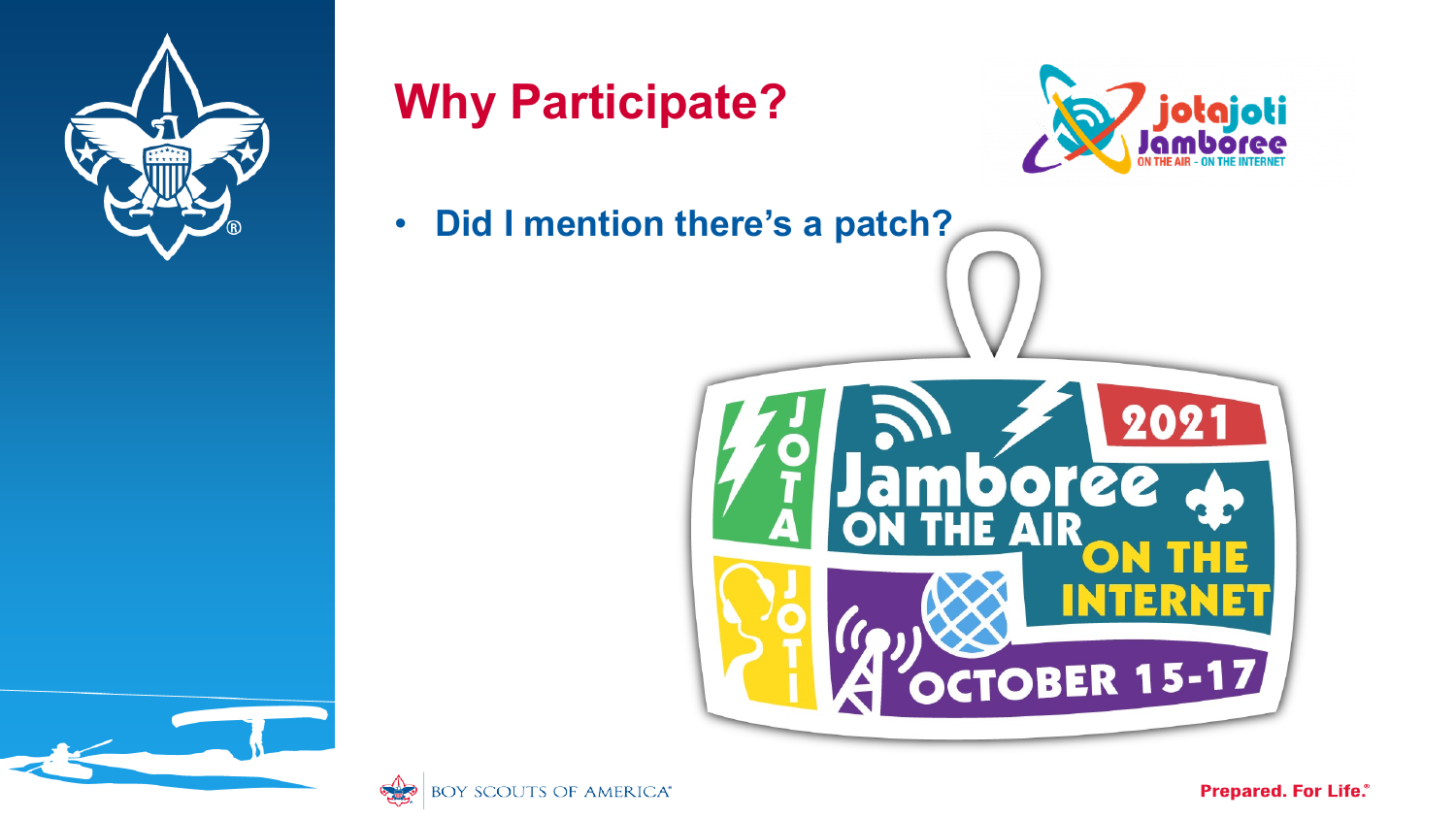

### **Event Ideas**



- **Event can be a Council, District, Unit, or Multi-Unit event and/or individual.**
- **Incorporate into a Camporee**
- **Radio MB workshop**
- **Unit overnight lock in**
- **Include a collection for the World Friendship Fund**

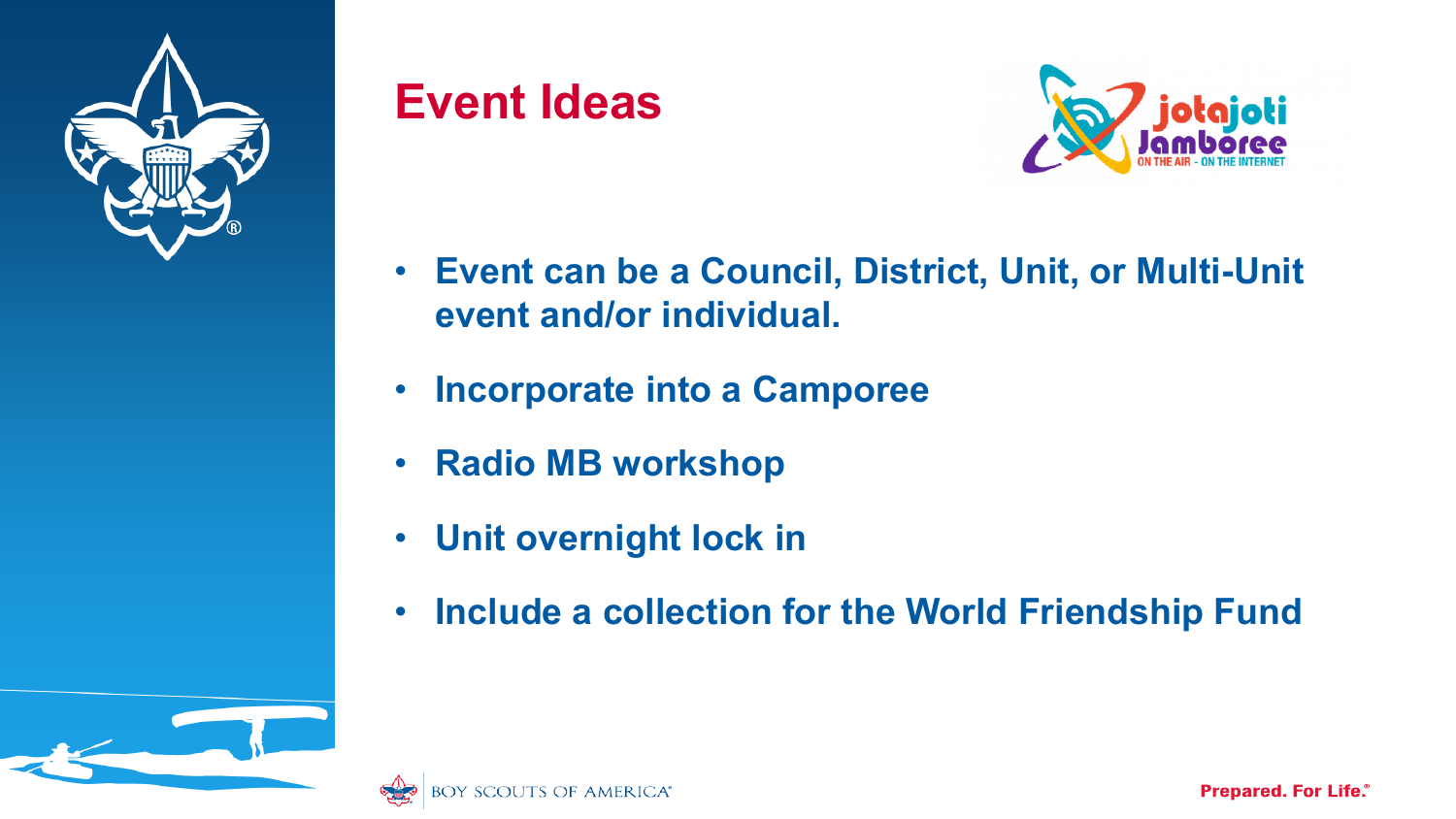

### **Reference Materials**



- **JOTI Handbook**  <https://www.jotajoti.info/handbook>
- **BSA JOTAJOTI**  [https://www.scouting.org/international/jota](https://www.scouting.org/international/jota-joti/) -joti/
- **ScoutLink Frequently Asked Questions**  - <https://www.scoutlink.net/faqs/>
- **K2BSA**  <https://k2bsa.net/>
- **ARRL (American Radio Relay League)**  [http://www.arrl.org/jamboree-on-the-air](http://www.arrl.org/jamboree-on-the-air-jota)jota



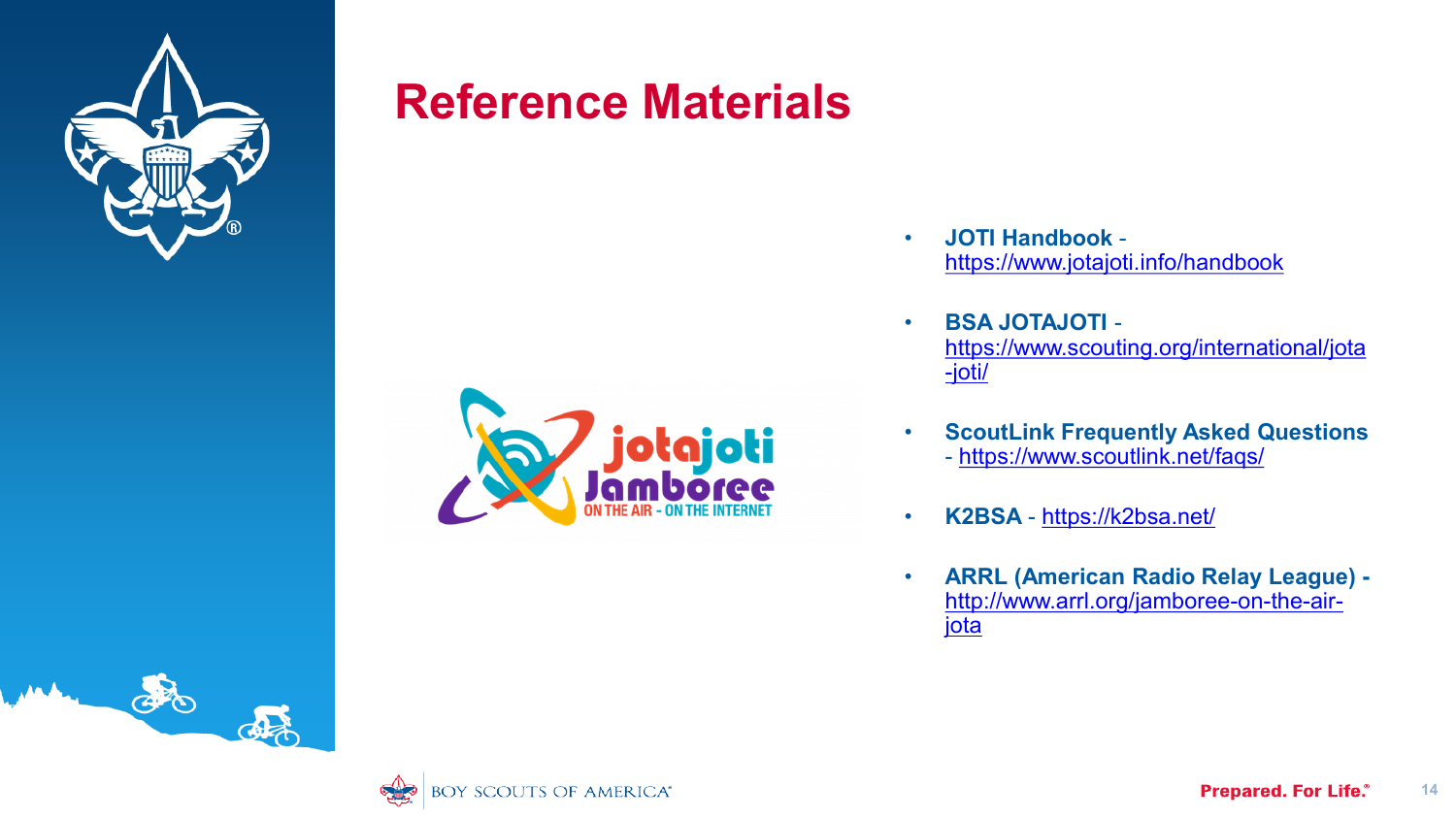

### **Social Media**



**Twitter @jotibsa @K2BSA\_Scouting @Scoutlink @jotiradio @JOTItv @JOTAJOTI**

## **#JOTAJOTI**

#### **Facebook**

**facebook.com/joti.bsa facebook.com/jota.joti.wosm**



**Prepared. For Life.**